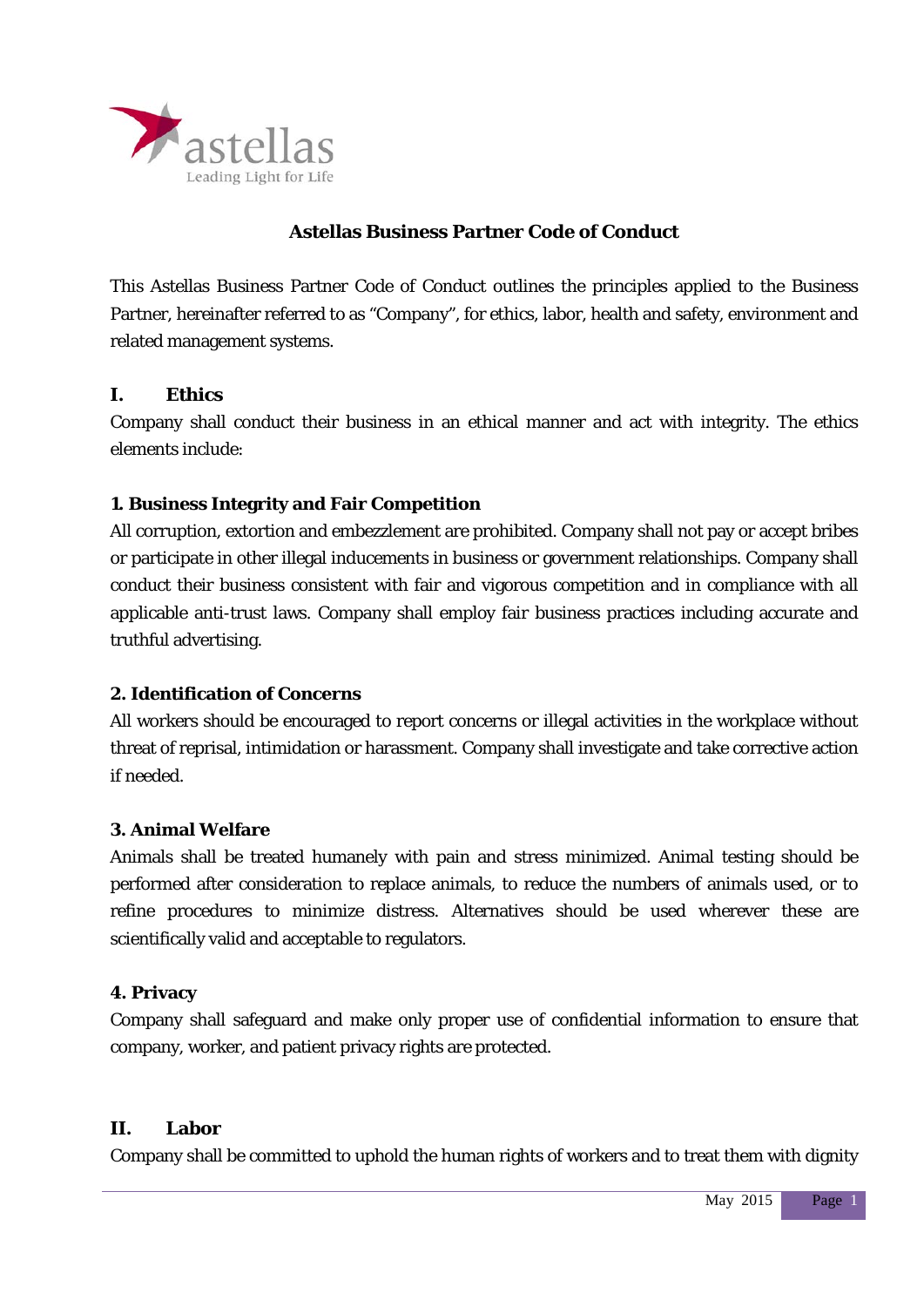and respect. The Labor elements include:

# **1. Freely Chosen Employment**

Company shall not use forced, bonded or indentured labor or involuntary prison labor.

# **2. Child Labor and Young Workers**

Company shall not use child labor. The employment of young workers below the age of 18 shall only occur in non hazardous work and when young workers are above a country's legal age for employment or the age established for completing compulsory education.

### **3. Non-Discrimination**

Company shall provide a workplace free of harassment and discrimination. Discrimination for reasons such as race, color, age, gender, sexual orientation, ethnicity, disability, religion, political affiliation, union membership or marital status is not condoned.

### **4. Fair Treatment**

Company shall provide a workplace free of harsh and inhumane treatment, including any sexual harassment, sexual abuse, corporal punishment, mental or physical coercion or verbal abuse of workers and no threat of any such treatment.

# **5. Wages, Benefits and Working Hours**

Company shall pay workers according to applicable wage laws, including minimum wages, overtime hours and mandated benefits. Company shall communicate with the worker the basis on which they are being compensated in a timely manner. Company is also expected to communicate with the worker whether overtime is required and the wages to be paid for such overtime.

# **6. Freedom of Association**

Open communication and direct engagement with workers to resolve workplace and compensation issues is encouraged. Company shall respect the rights of workers, as set forth in local laws, to associate freely, join or not join labor unions, seek representation and join workers' councils. Workers shall be able to communicate openly with management regarding working conditions without threat of reprisal, intimidation or harassment.

# **III. Health and Safety**

Company shall provide a safe and healthy working environment, including for any company provided living quarters. The Health and Safety elements include:

#### **1. Worker Protection**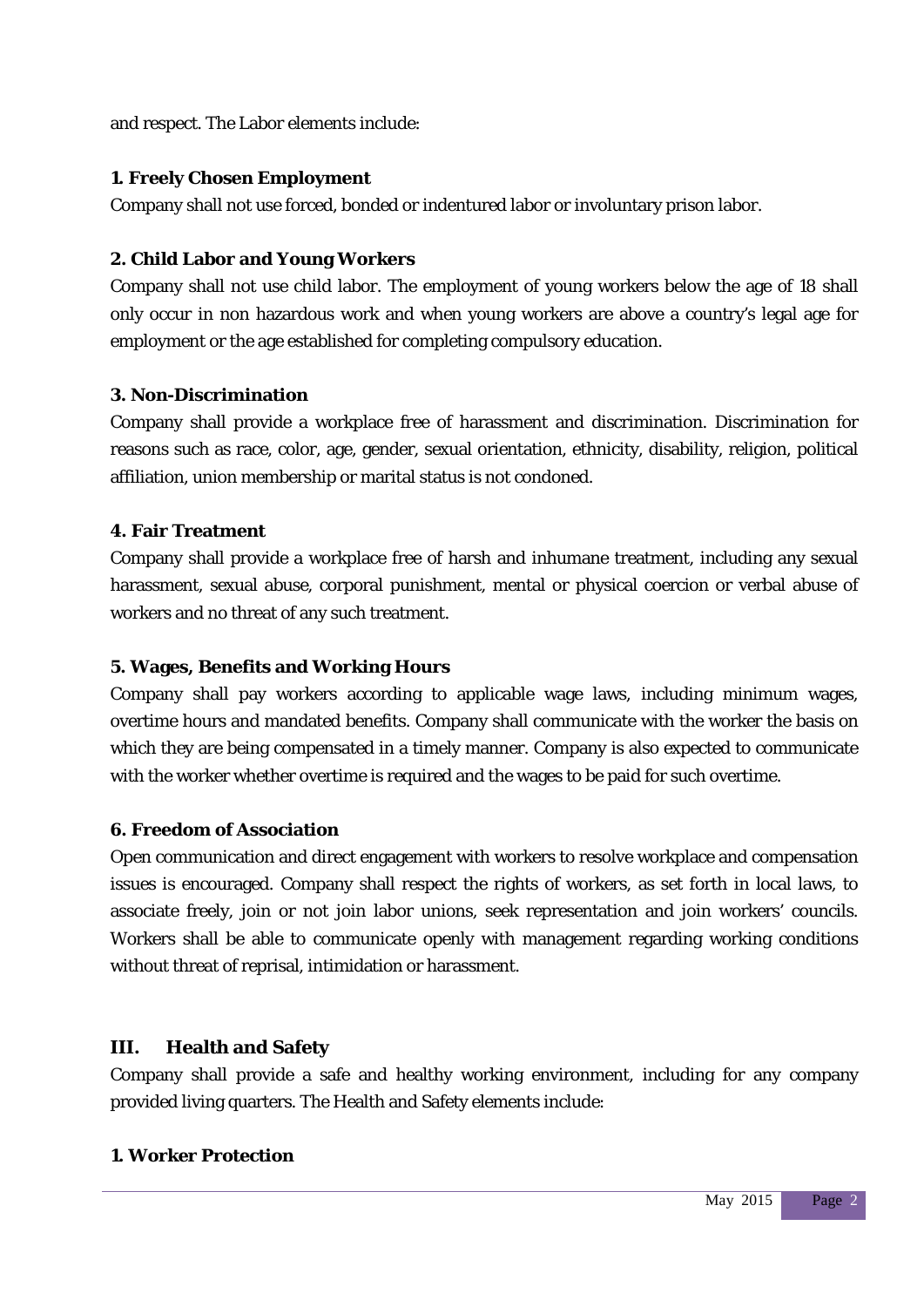Company shall protect workers from over exposure to chemical, biological, physical hazards and physically demanding tasks in the work place and in any company provided living quarters.

# **2. Process Safety**

Company shall have programs in place to prevent or mitigate catastrophic releases of chemicals.

# **3. Emergency Preparedness and Response**

Company shall identify and assess emergency situations in the workplace and any company provided living quarters, and to minimize their impact by implementing emergency plans and response procedures.

# **4. Hazard Information**

Safety information relating to hazardous materials - including pharmaceutical compounds and pharmaceutical intermediate materials - shall be available to educate, train, and protect workers from hazards.

# **IV. Environment**

Company shall operate in an environmentally responsible and efficient manner to minimize adverse impacts on the environment. Company is encouraged to conserve natural resources, to avoid the use of hazardous materials where possible and to engage in activities that reuse and recycle. The environmental elements include:

# **1. Environmental Authorizations**

Company shall comply with all applicable environmental regulations. All required environmental permits, licenses, information registrations and restrictions shall be obtained and their operational and reporting requirements followed.

# **2. Waste and Emissions**

Company shall have systems in place to ensure the safe handling, movement, storage, recycling, reuse, or management of waste, air emissions and wastewater discharges. Any waste, wastewater or emissions with the potential to adversely impact human or environmental health shall be appropriately managed, controlled and treated prior to release into the environment.

# **3. Spills and Releases**

Company shall have systems in place to prevent and mitigate accidental spills and releases to the environment.